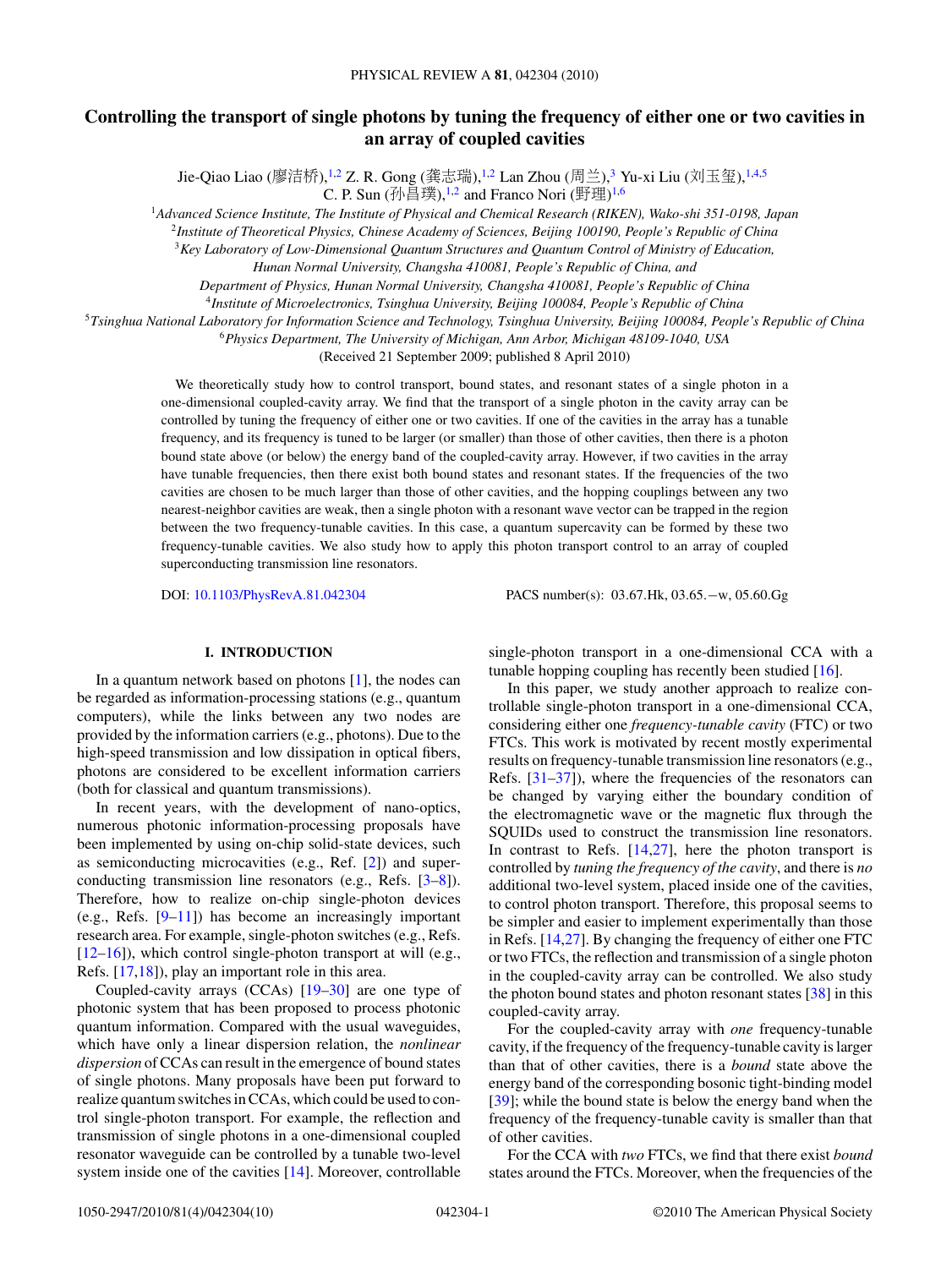<span id="page-1-0"></span>two FTCs are much larger than those of other cavities and the hopping couplings between any two nearest-neighbor cavities are weak, for resonant wave vectors, a single photon can be in resonance with the CCA and then remain trapped in the cavities between the two FTCs. A single photon in *resonance* with the CCA behaves as a photon inside a supercavity [\[27\]](#page-9-0).

This paper is organized as follows: In Sec. II, we study controllable single-photon transport and bound states in a CCA with one FTC. In Sec. [III,](#page-3-0) we study controllable single-photon transport, bound states, and resonant states in the CCA with two FTCs. In Sec. [IV,](#page-7-0) we present a possible experimental implementation of our proposal using superconducting transmission line resonators. A summary is given in Sec. [V.](#page-8-0)

### **II. COUPLED CAVITY ARRAY WITH ONE FREQUENCY-TUNABLE CAVITY**

As schematically shown in Fig. 1, we consider a onedimensional coupled-cavity array, which consists of a chain of *N* cavities. We assume that *N* is a large enough number,



FIG. 1. (Color online) Schematic diagram of a one-dimensional coupled-cavity array (CCA). (a) A lattice model for the CCA. Each disk represents a cavity (labeled by the integer below each dot) with frequency shown right above each cavity. The larger disk (located at the site  $j = 0$ ) represents the frequency-tunable cavity. (b) The energy levels of the CCA. (c) Coupled superconducting transmission line resonator array. The central cavity located at the site  $j = 0$  is shown in orange. This central cavity has a tunable frequency  $(1 + \lambda)\omega_c$ , where  $\lambda$  is the detuning parameter used to control the transport of single photons through this coupled-cavity array. If  $\lambda > 0$  ( $\lambda < 0$ ), then there is a photon bound state above (below) the energy band of the coupledcavity array. Thus, the central cavity acts as a tunable "impurity." The arrows on the far left (right) schematically indicate the incoming (outgoing) photons. The blue dots represent the remaining cavities which are not shown here. The integers below each cavity label each one of them.

so periodic boundary conditions become reasonable. For specificity, and without loss of generality, we assume that *N* is an odd number. The distance between any two nearestneighbor cavities is  $d_0$ . The cavities, except the central one (i.e., the 0th cavity), have the same resonant frequency  $\omega_c$ . The central 0th cavity has the resonant frequency  $(1 + \lambda)\omega_c$ , where *λ* is used to characterize the detuning between the 0th cavity and other identical cavities, which we assume can be varied for controlling the photon transport properties in this system. The frequency of the 0th cavity can be larger  $(\lambda > 0)$  or smaller  $(\lambda < 0)$  than those of other cavities. Any two nearest-neighbor cavities are coupled via a homogeneous hopping interaction of strength *J*. The Hamiltonian (with  $\hbar = 1$ ) of the CCA reads

$$
\hat{H}_{\text{CCA}}^{(1)} = \lambda \omega_c \hat{a}_0^{\dagger} \hat{a}_0 + \sum_{j=-\frac{N-1}{2}}^{\frac{N-1}{2}} \omega_c \hat{a}_j^{\dagger} \hat{a}_j \n- \sum_{j=-\frac{N-1}{2}}^{\frac{N-1}{2}} J(\hat{a}_j^{\dagger} \hat{a}_{j+1} + \hat{a}_{j+1}^{\dagger} \hat{a}_j),
$$
\n(1)

where  $\hat{a}_j$  ( $\hat{a}_j^{\dagger}$ ) is the annihilation (creation) operator of the *j*th cavity. The superscript "1" in  $\hat{H}_{\text{CCA}}^{(1)}$  denotes that the CCA contains one frequency-tunable cavity. The first two terms in Eq. (1) are the "free Hamiltonian" of the CCA, while the last term in Eq. (1) represents the hopping interaction, with strength *J*, between any two nearest-neighbor cavities. For instance, the term  $\hat{a}^{\dagger}_{j}\hat{a}_{j+1}$  means that a photon is annihilated in the  $(j + 1)$ th cavity and another photon is created in the *j*th cavity. Hereafter, we only use  $\sum_j$  instead of the sum shown in Eq. (1). Since the frequency  $(1 + \lambda)\omega_c$  of the 0th cavity should be nonnegative, then  $\lambda \ge -1$ . For  $\lambda = 0$ , this Hamiltonian (1) reduces to the usual bosonic tight-binding (btb) Hamiltonian

$$
\hat{H}_{\text{btb}} = \omega_c \sum_j \hat{a}_j^{\dagger} \hat{a}_j - J \sum_j (\hat{a}_j^{\dagger} \hat{a}_{j+1} + \hat{a}_{j+1}^{\dagger} \hat{a}_j), \tag{2}
$$

which can be diagonalized as

$$
\hat{H}_{\rm{btb}} = \sum_{k} \Omega_k \hat{a}_k^{\dagger} \hat{a}_k \tag{3}
$$

by using the discrete Fourier transform

$$
\hat{a}_k = \frac{1}{\sqrt{N}} \sum_j \exp(ikj d_0) \hat{a}_j \tag{4}
$$

and the periodic boundary conditions, where

$$
\Omega_k = \omega_c - 2J\cos(kd_0) \tag{5}
$$

is a *nonlinear dispersion relation*, which is an energy band. Hereafter, the distance  $d_0$  between two neighboring cavities is scaled as unity, and  $k = 2\pi n_k/N$  (with  $-N/2 < n_k \le N/2$ ) are the photon wave vectors.

### **A. Controllable single-photon transport for one frequency-tunable cavity**

Since the total excitation number operator  $\hat{N} \equiv \sum_j \hat{a}_j^{\dagger} \hat{a}_j$  of the CCA is a conserved observable, that is,  $[\hat{N}, \hat{H}_{\text{CCA}}^{(1)}] = 0$ , it is reasonable to restrict our discussions to the single-particle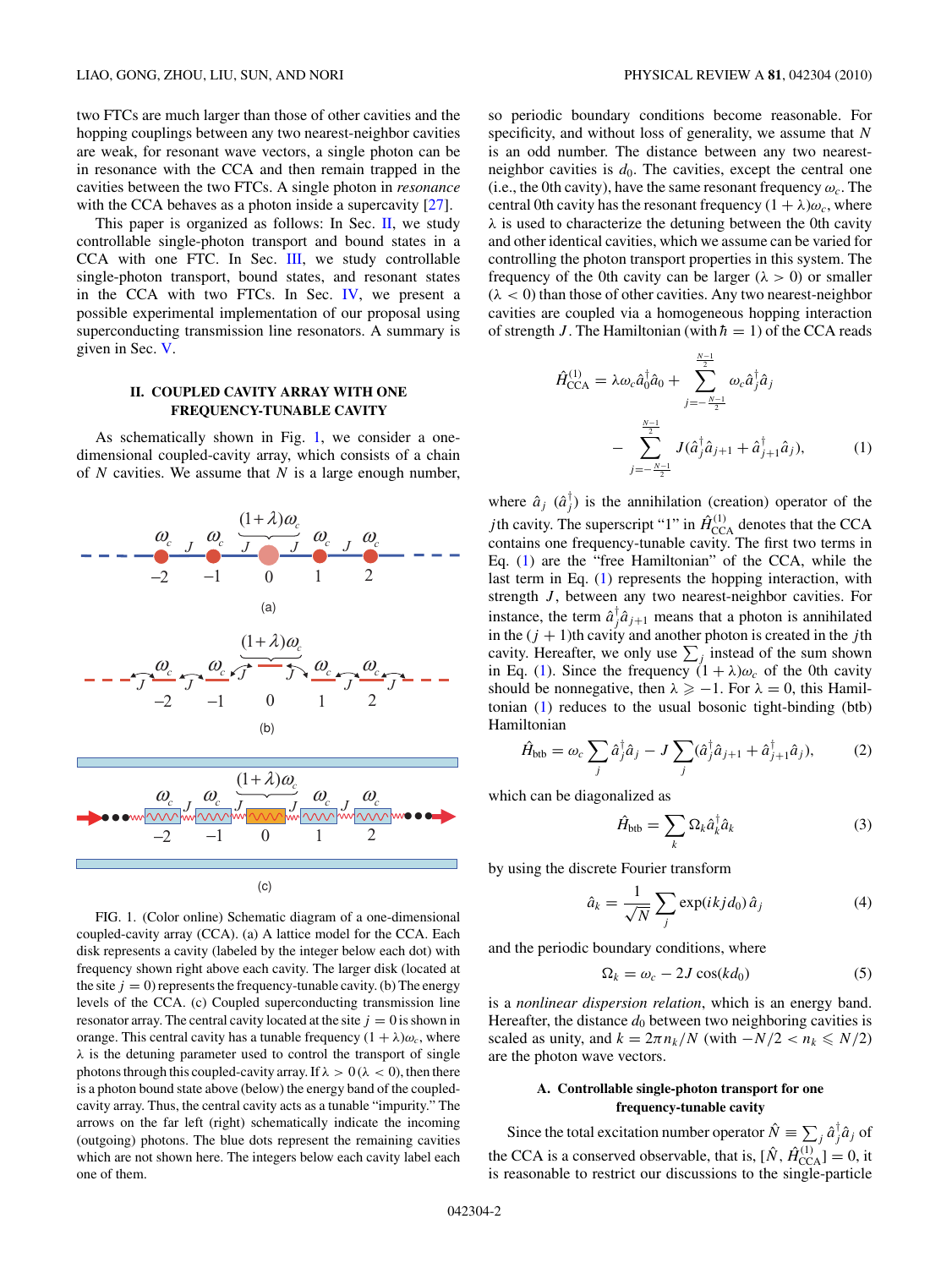<span id="page-2-0"></span>excitation subspace for studying single-photon transport. A general state in the single-excitation subspace can be written as

$$
|\omega\rangle = \sum_{j} c_j |1_j\rangle,\tag{6}
$$

where the state  $|1_j\rangle = |0\rangle \otimes \cdots \otimes |1\rangle_j \otimes \cdots \otimes |0\rangle$  represents the case when the *j* th cavity has one photon, while other cavities have no photons. Also,  $c_j$  is the probability amplitude of the state  $|1_j\rangle$ . Using the discrete scattering method studied in Ref. [\[14\]](#page-9-0) and the eigenequation  $\hat{H}_{\text{CCA}}^{(1)}|\omega\rangle = \omega|\omega\rangle$ , we obtain

$$
-J(c_{j+1} - c_{j-1}) = [\omega - (1 + \lambda \delta_{j0})\omega_c]c_j,
$$
 (7)

where  $\delta_{j0}$  is the Kronecker delta function.

Without loss of generality, we assume that a single photon with frequency  $\omega = \Omega_k$  is injected from the left side of the CCA, and then the photon probability amplitudes  $c_j$  are assumed to have the following solutions:

$$
c_j = \begin{cases} e^{ikj} + re^{-ikj}, & j < 0, \\ se^{ikj}, & j > 0, \end{cases}
$$
 (8)

where *r* and *s* are the photon reflection and transmission amplitudes, respectively. Here "*i*" denotes the imaginary unit, except when specified otherwise. It is easy to check that Eq. (8) is the solution of Eq. (7) when  $j \neq 0$ . Connecting Eq. (7) at  $j = 0$  with the continuity condition,  $1 + r = s$ , for the wave function, we obtain the photon reflection amplitude

$$
r = \frac{\lambda \omega_c}{2i J \sin k - \lambda \omega_c},\tag{9}
$$

which leads to the photon reflection coefficient

$$
R(k,\lambda) \equiv |r|^2 = \frac{(\lambda \omega_c)^2}{4J^2 \sin^2 k + (\lambda \omega_c)^2}.
$$
 (10)

The reflection coefficient has three symmetric relations: *R*(*k*,  $\lambda$ ) = *R*(−*k*,  $\lambda$ ), *R*( $\pi/2 - k$ ,  $\lambda$ ) = *R*( $\pi/2 + k$ ,  $\lambda$ ), and  $R(k, \lambda) = R(k, -\lambda)$ . In Fig. 2, the reflection coefficient  $R(k, \lambda)$ , as a function of the detuning parameter  $\lambda$ , is plotted for  $k = 0.01, \pi/8, \pi/4$ , and  $\pi/2$ . It can be seen from Fig. 2 that the photon *reflection coefficient*  $R(k, \lambda)$  *can be tuned* from zero to one by changing the detuning parameter *λ*.

#### **B. Bound states for one frequency-tunable cavity**

A bound state may be formed when a particle is scattered by a localized potential. In the present model, the on-site extra energy  $\lambda \omega_c$  acts as a potential. Therefore, *a priori*, this system may have bound states. First, we give a qualitative analysis of the bound states in the CCA. We now apply the discrete Fourier transform, defined in Eq. [\(4\)](#page-1-0), to express the Hamiltonian [\(1\)](#page-1-0) in wave vector space as follows:

$$
\hat{H}_{\text{CCA}}^{(1)} = \sum_{k} \Omega_{k} \hat{a}_{k}^{\dagger} \hat{a}_{k} + \frac{\lambda \omega_{c}}{N} \sum_{k,k'} \hat{a}_{k}^{\dagger} \hat{a}_{k'}.
$$
 (11)

In terms of the Hamiltonian in Eq.  $(11)$ , we obtain the Heisenberg's equation of motion for the operator  $\hat{a}_k$ ,

$$
i\dot{\hat{a}}_k = \Omega_k \hat{a}_k + \frac{\lambda \omega_c}{N} \sum_{k'} \hat{a}_{k'}.
$$
 (12)



FIG. 2. (Color online) The photon reflection coefficient  $R(k, \lambda)$ vs the detuning parameter  $\lambda$  of the 0th cavity plotted for  $k =$ 0.01,  $\pi/8$ ,  $\pi/4$ , and  $\pi/2$ , where the parameters are taken in units of  $\omega_c$ , and  $J/\omega_c = 0.01$ . Recall that the on-site detuning of the central (0th) frequency-tunable cavity is  $\lambda \omega_c$ . A relatively small amount of detuning can make the reflection coefficient near one.

For small  $\lambda$ , we can assume that  $i\hat{a}_k = \omega_k \hat{a}_k$ . By introducing the operator  $\hat{b} \equiv \sum_k \hat{a}_k$ , we obtain

$$
\hat{a}_k = \frac{\lambda \omega_c}{N} \frac{1}{\omega_k - \Omega_k} \hat{b}.
$$
 (13)

Making the summation

$$
\hat{b} = \sum_{k} \hat{a}_{k} = \frac{\lambda \omega_{c}}{N} \sum_{k} \frac{1}{\omega_{k} - \Omega_{k}} \hat{b},
$$
\n(14)

then the frequencies  $\omega_k$  are determined by the equation

$$
\frac{\lambda \omega_c}{N} \sum_k \frac{1}{\omega_k - \Omega_k} = 1.
$$
 (15)

Equation (15) can be solved numerically. In Fig. [3,](#page-3-0) the functions  $f_1(\omega) = \lambda \omega_c \sum_k [1/(\omega - \Omega_k)]/N$  and  $f_2(\omega) = 1$  are plotted for  $\lambda > 0$  and  $\lambda < 0$ . The values of  $\omega$  corresponding to the crossing points of both curves  $f_1(\omega)$  and  $f_2(\omega)$  are the solutions  $\omega_k$  that satisfy Eq. (15). Obviously, when  $\lambda > 0$  there is a bound state above the energy band, while for  $\lambda < 0$  there is a bound state below the energy band. These bound states are shown as black circles in Fig. [3.](#page-3-0)

In the following, we analytically study the bound states. Since we choose the frequency-tunable cavity as the coordinate origin, the Hamiltonian [\(1\)](#page-1-0) of the system is symmetric around the 0th cavity. The eigenstates of the Hamiltonian [\(1\)](#page-1-0) have either symmetric or asymmetric parities. For the asymmetric case, we have the relation  $c_j = -c_{-j}$ , which implies  $c_0 = 0$ . Therefore, the frequency change of the frequency-tunable cavity will not affect the asymmetric eigenstates. For the symmetry case, we assume the following solution:

$$
c_j = A \left| \mu \right|^j,\tag{16}
$$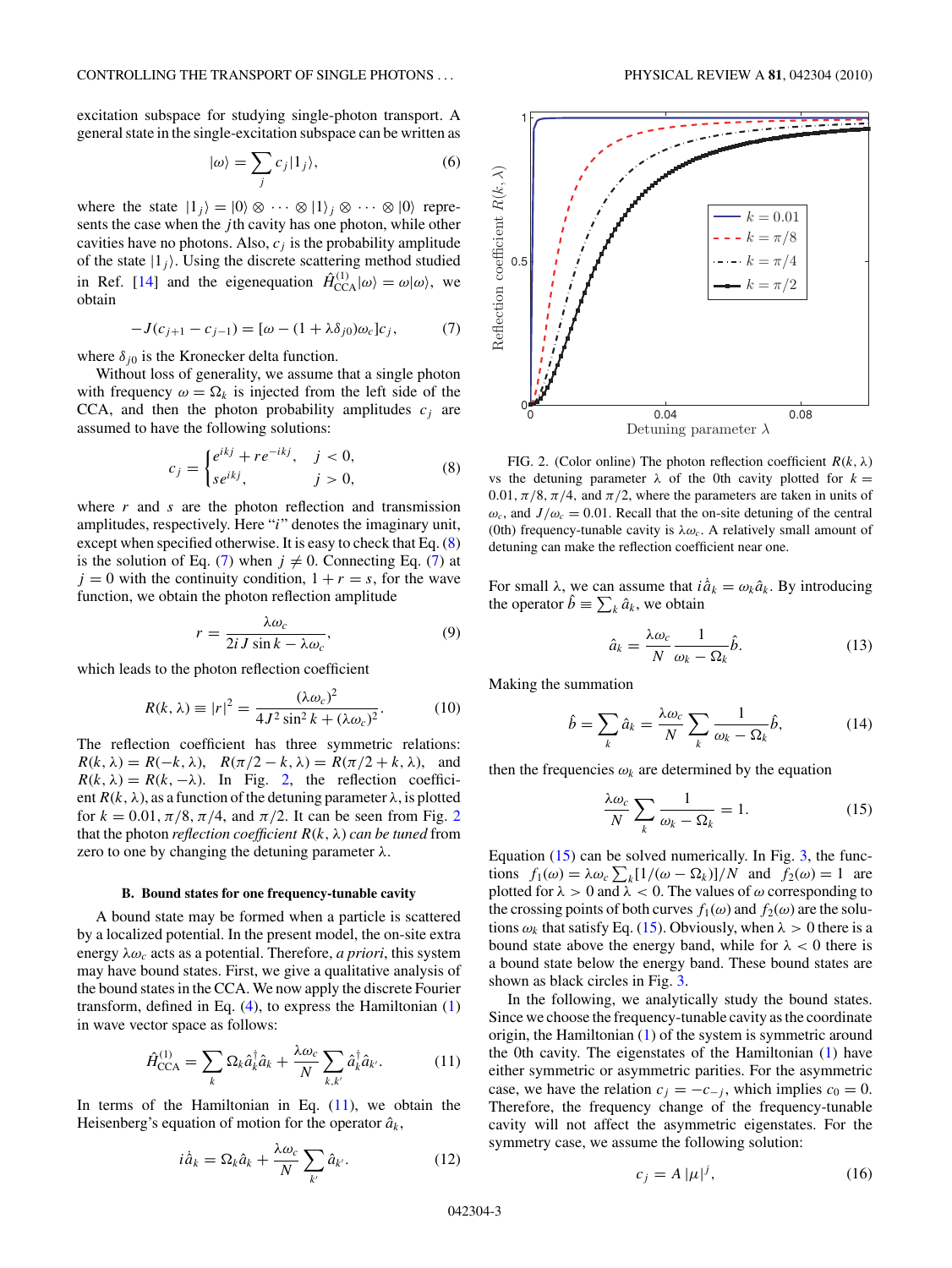<span id="page-3-0"></span>

FIG. 3. (Color online) The functions  $f_1(\omega) = \lambda \omega_c \sum_k [1/(\omega \Omega_k$ )]/*N* (blue) and  $f_2(\omega) = 1$  (red) vs the scaled frequency  $\omega/\omega_c$ . The values of  $\omega$  corresponding to the crossing points between the curves for the functions  $f_1(\omega)$  and  $f_2(\omega)$  are the frequencies  $\omega_k$ . In other words, the  $\omega_k$ s satisfy  $f_1(\omega_k) = f_2(\omega_k)$ . Here, the parameters are chosen as  $N = 21$ ,  $\omega_c = 1$ , and  $J/\omega_c = 0.01$ . Note that (a) and (b) use  $\lambda = 0.2$  and  $\lambda = -0.2$ , respectively, and this is their only difference. Obviously, for  $\lambda = 0.2$  ( $\lambda = -0.2$ ), there is a bound state (shown as a black circle) above (below) the energy band (0.98  $< \omega/\omega_c < 1.02$ ).

where  $\mu$  is a parameter introduced to describe the bound state of the Hamiltonian [\(1\)](#page-1-0).

Substituting the solution  $(16)$  into Eq.  $(7)$ , we obtain

$$
-J\mu^2 + \lambda \omega_c \mu + J = 0. \tag{17}
$$

Equation  $(17)$  has two solutions,

$$
\mu_{\pm} = \frac{-\lambda \omega_c \pm \sqrt{4J^2 + (\lambda \omega_c)^2}}{-2J}.
$$
\n(18)

When  $\lambda > 0$ , we choose the solution  $\mu_+$ ; while for the case  $\lambda$  < 0 we choose the solution  $\mu$ <sub>−</sub>. The corresponding eigenfrequencies are

$$
\omega_{\pm} = \omega_c \pm \sqrt{4J^2 + (\lambda \omega_c)^2}.
$$
 (19)

The relations  $\omega_+ > \omega_c + 2J$  and  $\omega_- < \omega_c - 2J$  mean that the bound state is above and below the energy band, respectively, as shown in Figs.  $3(a)$  and  $3(b)$ . These analytical results are consistent with our previous analysis in Eqs.  $(11)$ – $(15)$  and Fig. 3. Note that  $\mu_+(\vert \lambda \vert) = -\mu_-(-\vert \lambda \vert)$ , so  $\vert c_j \vert^2$  is the same for the two bound states. In Fig. 4, we plot  $|c_j|^2$  as a function of the lattice parameter  $j$ . Figure  $4$  shows that a single photon is mainly localized around the central (0th) frequency-tunable cavity.



FIG. 4. (Color online) Photon probability  $|c_j|^2$  vs the location *j* of the cavity. The  $c_j$ s are introduced in Eq. [\(6\)](#page-2-0). Other parameters are taken as  $\omega_c = 1$ ,  $|\lambda| = 0.2$ , and  $J/\omega_c = 0.01$ . In this case, since  $|c_j|^2$  is peaked at the cavity located at  $j = 0$ , then *a single photon is localized* around the central (0th) frequency-tunable cavity.

#### **C. Links to localized excitations in solids**

Periodic solid-state systems exhibit bands. Adding localized defects to a translationally invariant structure induces localized states around those defects. In general, adding a defect (i.e., anything that breaks translational symmetry, such as an impurity or an interface) is enough to create gap states outside the continuous bands. Thus, gap states outside the bands are linked to localized states.

Figure 3 in this work is related to Fig. 9.9 on p. 395 of Madelung's classic textbook [\[40\]](#page-9-0) on solid-state physics. Indeed, Eq.  $(9.37)$  in  $[40]$  is related to Eq.  $(15)$  in our paper. The links between them is that a defect added to a periodic structure tends to localize excitations around the defect, and this localized state corresponds to gap states.

# **III. COUPLED CAVITY ARRAY WITH TWO FREQUENCY-TUNABLE CAVITIES**

As schematically shown in Fig. [5,](#page-4-0) we now consider the case when there are *two* FTCs in the CCA. These two FTCs are located in the −*d*th and the *d*th cavities, respectively. The Hamiltonian can now be written as

$$
\hat{H}_{\text{CCA}}^{(2)} = \lambda_1 \omega_c \hat{a}_{-d}^\dagger \hat{a}_{-d} + \lambda_2 \omega_c \hat{a}_d^\dagger \hat{a}_d + \omega_c \sum_j \hat{a}_j^\dagger \hat{a}_j
$$

$$
-sJ \sum_j (\hat{a}_j^\dagger \hat{a}_{j+1} + \hat{a}_{j+1}^\dagger \hat{a}_j), \tag{20}
$$

where  $\lambda_1$  and  $\lambda_2$  are, respectively, used to describe the frequency of the−*d*th and the *d*th cavities, and *J* is the hopping coupling strength between any two nearest-neighbor cavities. The superscript "2" in  $\hat{H}_{\text{CCA}}^{(2)}$  means that the CCA contains two frequency-tunable cavities.

# **A. Controllable single-photon transport for two frequency-tunable cavities**

For the CCA with *two* frequency-tunable cavities, the total excitation number operator  $\hat{N} = \sum_j \hat{a}_j^{\dagger} \hat{a}_j$  is also a conserved observable. Similar to Eq.  $(6)$ , the eigenstates of the system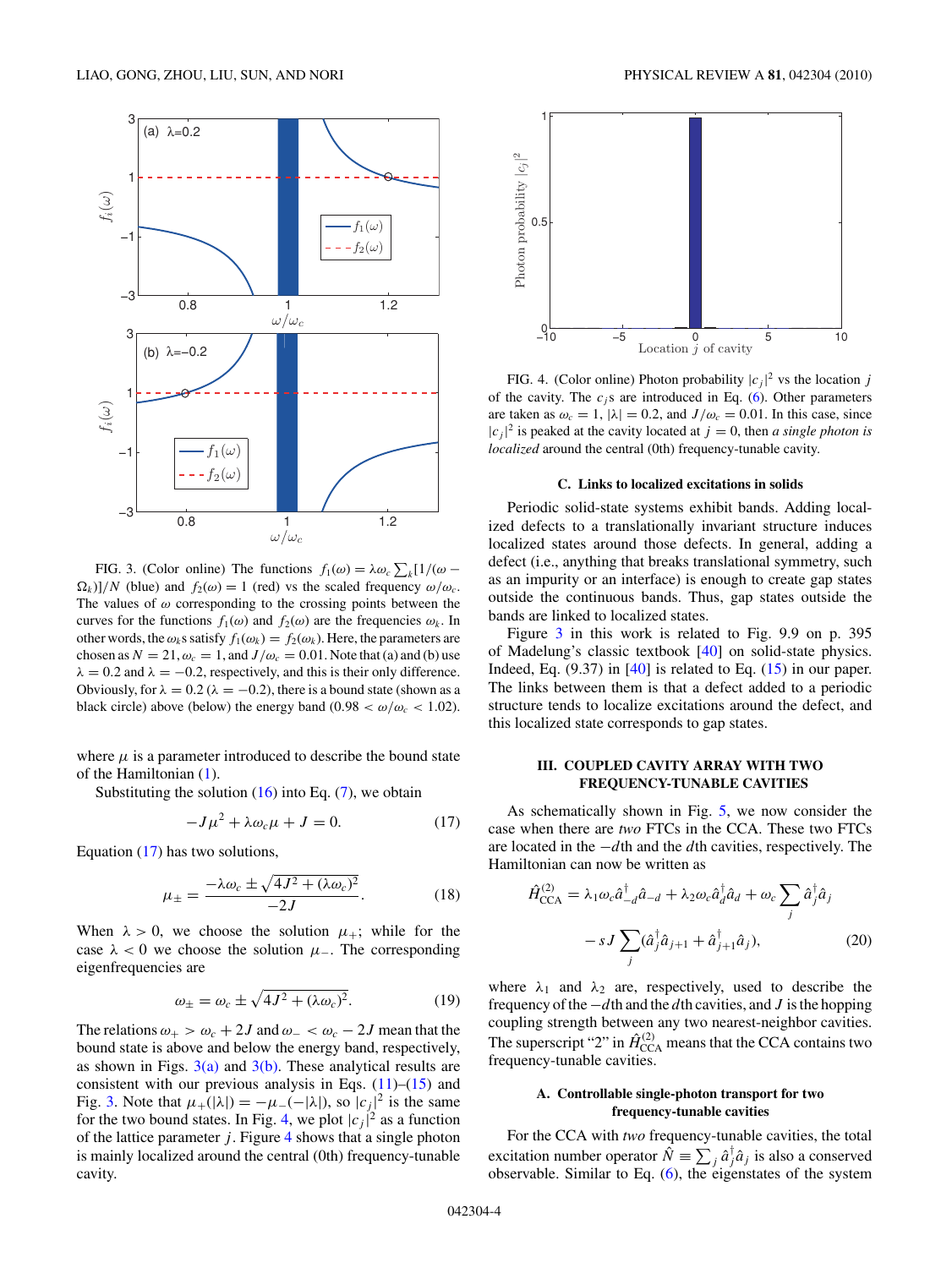<span id="page-4-0"></span>

FIG. 5. (Color online) Schematic configuration of a onedimensional coupled-cavity array with two frequency-tunable cavities. (a) A lattice model for the CCA. Each disk represents a cavity (labeled by the integer below each cavity and with frequency shown right above it). The two larger disks (located at the sites  $j = \pm d$ ) represent the two frequency-tunable cavities. (b) The energy levels of the CCA. (c) Schematic diagram of a coupled superconducting transmission line resonator array. The two detuned cavities have frequencies  $(1 + \lambda_1)\omega_c$  and  $(1 + \lambda_2)\omega_c$ . The two detuning parameters,  $\lambda_1$ and  $\lambda_2$ , control the transport of single photons in the array of coupled cavities. The incoming photon can be localized at the cavities located at  $j = \pm d$ , forming localized bound states (in Fig. [8\)](#page-5-0). Alternatively, when the photon wave vector is in resonance, the photon can be confined in the region between these two cavities, as shown in Fig. [9.](#page-6-0)

can now be written as  $|\omega\rangle = \sum_j c_j |1_j\rangle$ , where the coefficients *cj* are determined by the equation

$$
-J(c_{j-1} + c_{j+1}) = [\omega - \omega_c (1 + \lambda_1 \delta_{-d,j} + \lambda_2 \delta_{d,j})]c_j.
$$
\n(21)

For simplicity, and without loss of generality, in the following we assume that the parameters for the two frequency-tunable cavities are identical (i.e.,  $\lambda_1 = \lambda_2 = \lambda_0$ ).

For a photon with frequency  $\omega = \Omega_k$ , the functions  $\exp(ikj)$ and exp( $-iki$ ) are the solutions of the Eq. (21) when  $j \neq -d$ and  $j \neq d$ . Therefore, the general form of the solution for Eq.  $(21)$  is assumed as

$$
c_{j} = \begin{cases} e^{ikj} + re^{-ikj}, & j < -d, \\ Ae^{ikj} + Be^{-ikj}, & -d < j < d, \\ se^{ikj}, & j > d. \end{cases}
$$
 (22)

Substituting the solution  $(22)$  into Eq.  $(21)$  and using the continuity condition at  $j = -d$  and  $j = d$ ,

$$
e^{-ikd} + re^{ikd} = Ae^{-ikd} + Be^{ikd}, \qquad (23a)
$$

$$
Ae^{ikd} + Be^{-ikd} = se^{ikd},\tag{23b}
$$



FIG. 6. (Color online) Photon reflection coefficient *R* plotted vs the detuning parameter  $\lambda_0$  for  $k = 0.1\pi, 0.2\pi,$  and  $0.3\pi$ , where  $\omega_c =$ 1,  $d = 5$ , and  $J/\omega_c = 0.01$ . Here we consider two frequency-tunable cavities located at  $j = -d$  and  $j = d$ . A relatively small amount of detuning can make the photon reflection coefficient near one.

we obtain the photon reflection amplitude

$$
r = \lambda_0 \omega_c e^{-i(2d-1)k} [J(1 + e^{4ikd})(e^{2ik} - 1) + \lambda_0 \omega_c (e^{4ikd} - 1)e^{ik}] \{ J(e^{2ik} - 1) \times [J(e^{2ik} - 1) - 2\lambda_0 \omega_c e^{ik}] - \lambda_0^2 \omega_c^2 (e^{4ikd} - 1)e^{2ik}]^{-1}.
$$
\n(24)

In Fig. 6, the photon reflection coefficient  $R(k, \lambda_0) = |r|^2$  is plotted as a function of the parameter  $\lambda_0$  for different wave vectors  $k = 0.1\pi$ ,  $0.2\pi$ , and  $0.3\pi$ . Figure 6 shows that the reflection coefficient  $R(k, \lambda_0)$  can be tuned from zero to one by changing the detuning parameter *λ*0.

### **B. Bound states and resonant states for two frequency-tunable cavities**

To study the bound states of the CCA with two frequencytunable cavities, we assume

$$
c_j = \begin{cases} Ae^{-ikj}, & j < -d, \\ Be^{ikj} + Ce^{-ikj}, & -d < j < d, \\ De^{ikj}, & j > d. \end{cases}
$$
 (25)

From Eq. (21) at  $j = -d$ , and the condition for the continuity of the wave function at  $j = -d$  (namely:  $Ae^{ikd} = Be^{-ikd} +$ *Ceikd* ), we obtain

$$
\frac{A}{B} = \frac{i2J\sin k}{\lambda_0 \omega_c} \exp(-2ikd),\tag{26a}
$$

$$
\frac{C}{B} = \frac{(i2J\sin k - \lambda_0\omega_c)}{\lambda_0\omega_c} \exp(-2ikd). \tag{26b}
$$

From Eq. (21) at  $j = d$ , and the continuity condition at  $j = d$ (that is,  $Be^{ikd} + Ce^{-ikd} = De^{ikd}$ ), we obtain

$$
\frac{C}{B} = \frac{\lambda_0 \omega_c}{i2J \sin k - \lambda_0 \omega_c} \exp(2ikd),\tag{27a}
$$

$$
\frac{D}{B} = \frac{-i2J\sin k}{i2J\sin k - \lambda_0\omega_c}.
$$
 (27b)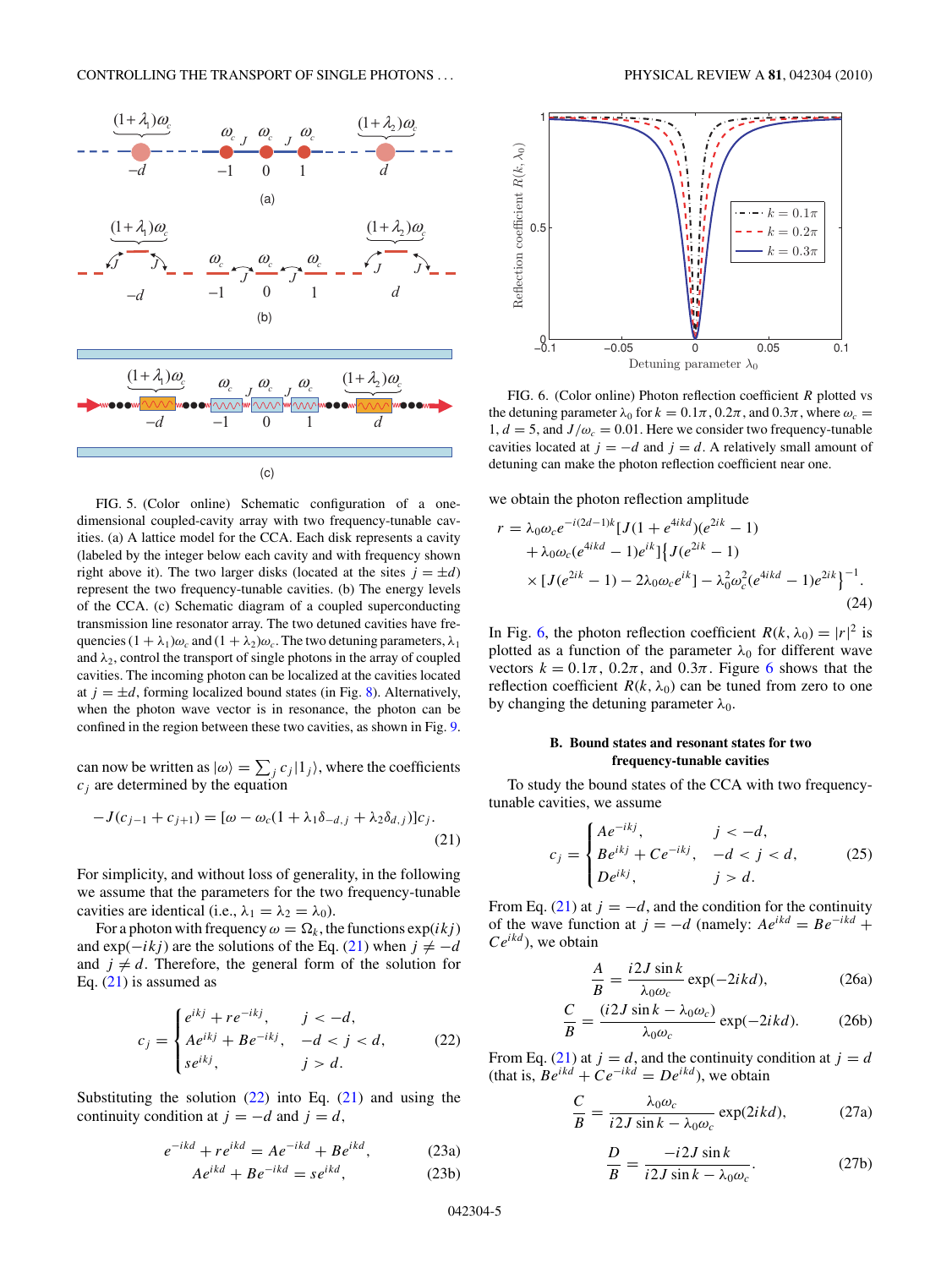<span id="page-5-0"></span>Obviously, the right-hand sides of Eqs. [\(26b\)](#page-4-0) and [\(27a\)](#page-4-0) should be equal; then we obtain

$$
(\lambda_0 \omega_c)^2 \exp(4ikd) = (\lambda_0 \omega_c - i2J\sin k)^2, \qquad (28)
$$

which implies

$$
\exp(2ikd) = \pm \left(1 - \frac{i2J}{\lambda_0 \omega_c} \sin k\right). \tag{29}
$$

This Eq. (29) is important here because it determines the wave vector of the photon states (either bound states or resonant states). In the following, we will discuss the existence of bound states in this system for the two cases shown in Eq. (29). These will be denoted as the positive root and negative root, respectively, of Eq.  $(28)$ . Also note that  $\lambda_0$  takes two values  $(\pm|\lambda_0|)$  because the frequency detuning of the cavities at *j* =  $\pm d$  can be either positive or negative.

#### *1. Positive root of Eq. (29)*

We now assume that the wave vector  $k = x + iy$ , with  $y \geqslant$ 0. It should be pointed out that the parameter *y* can take the value  $y = 0$  to include the possibility for the existence of some interesting resonant states. Since the energy of the photon must be a real parameter (i.e.,  $\cos k = \cos x \cosh y - i \sin x \sinh y$ is real), this condition can be satisfied in the following three cases:

(1)  $x = 2n\pi$ , with  $n \in \mathbb{Z}$  (where hereafter,  $\mathbb Z$  denotes the set of integers). In this case, *y* is determined by the equation

$$
\exp(-2dy) = 1 + \frac{2J}{\lambda_0 \omega_c} \sinh y.
$$
 (30)

The solutions of the transcendent equation (30) (and other transcendent equations in the following) are determined through the numerical method briefly sketched in Fig. 7.

The coefficient relations in Eqs.  $(26)$  and  $(27)$  are

$$
\frac{A}{B} = -\frac{D}{B} = \exp(2dy) - 1, \quad \frac{C}{B} = -1.
$$
 (31)

When  $\lambda_0 > 0$ , from Fig. 7(a), we can see that Eq. (30) has only a "zero solution,"  $y = 0$ , then  $A = D = 0$  and  $C = -B$ , so the corresponding wave function  $c_j = 0$ . When  $\lambda_0 < 0$ , from Fig. 7(b), we know that Eq. (30) has two solutions: One is zero, and the other one is a positive number denoted by  $y_0 > 0$ . For the zero solution, the wave function is  $c_j = 0$ . For the solution *y*<sub>0</sub> > 0, we have  $A = -D = (e^{2dy_0} - 1)B$  and  $C = -B$ . The corresponding wave function [\(25\)](#page-4-0) becomes

$$
c_j = \begin{cases} B(e^{2dy_0} - 1)e^{y_0 j}, & j < -d, \\ -2B \sinh(y_0 j), & -d < j < d, \\ -B(e^{2dy_0} - 1)e^{-y_0 j}, & j > d, \end{cases}
$$
 (32)

where *B* is determined by the normalization condition. Obviously, the wave function (32) is asymmetric (i.e.,  $c_j = -c_{-j}$ ), so it is an odd-parity state. Using the parameters  $\omega_c = 1$ ,  $J/\omega_c = 0.01$ ,  $d = 5$ , and  $|\lambda_0| = 0.2$ , we obtain  $y_0 = 2.998$ . The photon probability corresponding to the wave function (32) is plotted in Fig. 8, which shows that the probability to find a single photon  $(32)$  is mostly around the two frequencytunable cavities.



FIG. 7. (Color online) The functions  $exp(\pm 2dy)$  and  $1 \pm$  $2J \sinh y/(\lambda_0|\omega_c)$  plotted as a function of *y*. The wave vector  $k = x + iy$ , with  $y \ge 0$  here. The intersection points shown inside the black circles give the nonzero solutions of the transcendental equation (29). The parameters used here are  $\omega_c = 1$ ,  $J/\omega_c = 0.01$ ,  $d = 5$ , and  $|\lambda_0| = 0.2$ . Equation (29) determines the wave vector of the photon states (either bound states or resonant states).

 $(2) x = (2n + 1)\pi$ , with  $n \in \mathbb{Z}$ . In this case, *y* is determined by the equation

$$
\exp(-2dy) = 1 - \frac{2J}{\lambda_0 \omega_c} \sinh y,\tag{33}
$$

and the coefficient relations in Eqs.  $(26)$  and  $(27)$  are the same as those in Eq. (31). When  $\lambda_0 < 0$ , from Fig. 7(a), we can see that Eq. (33) has only a zero solution,  $y = 0$ , then  $A = D = 0$ and  $C = -B$ . The corresponding wave function is  $c_i = 0$ . When  $\lambda_0 > 0$ , from Fig. 7(b), it can be seen that Eq. (33) has



FIG. 8. (Color online) Photon probability  $|c_j|^2$  of each coefficient of the normalized wave function given by Eqs.  $(6)$  and  $(32)$ . The parameters chosen here are  $\omega_c = 1$ ,  $J/\omega_c = 0.01$ ,  $d = 5$ , and  $y_0 =$ 2.998, and with a detuning  $|\lambda_0| = 0.2$  for the cavity at  $j = \pm d$ . The photon is now localized and *bound at* the two detuned cavities located at  $j = \pm d = \pm 5$ .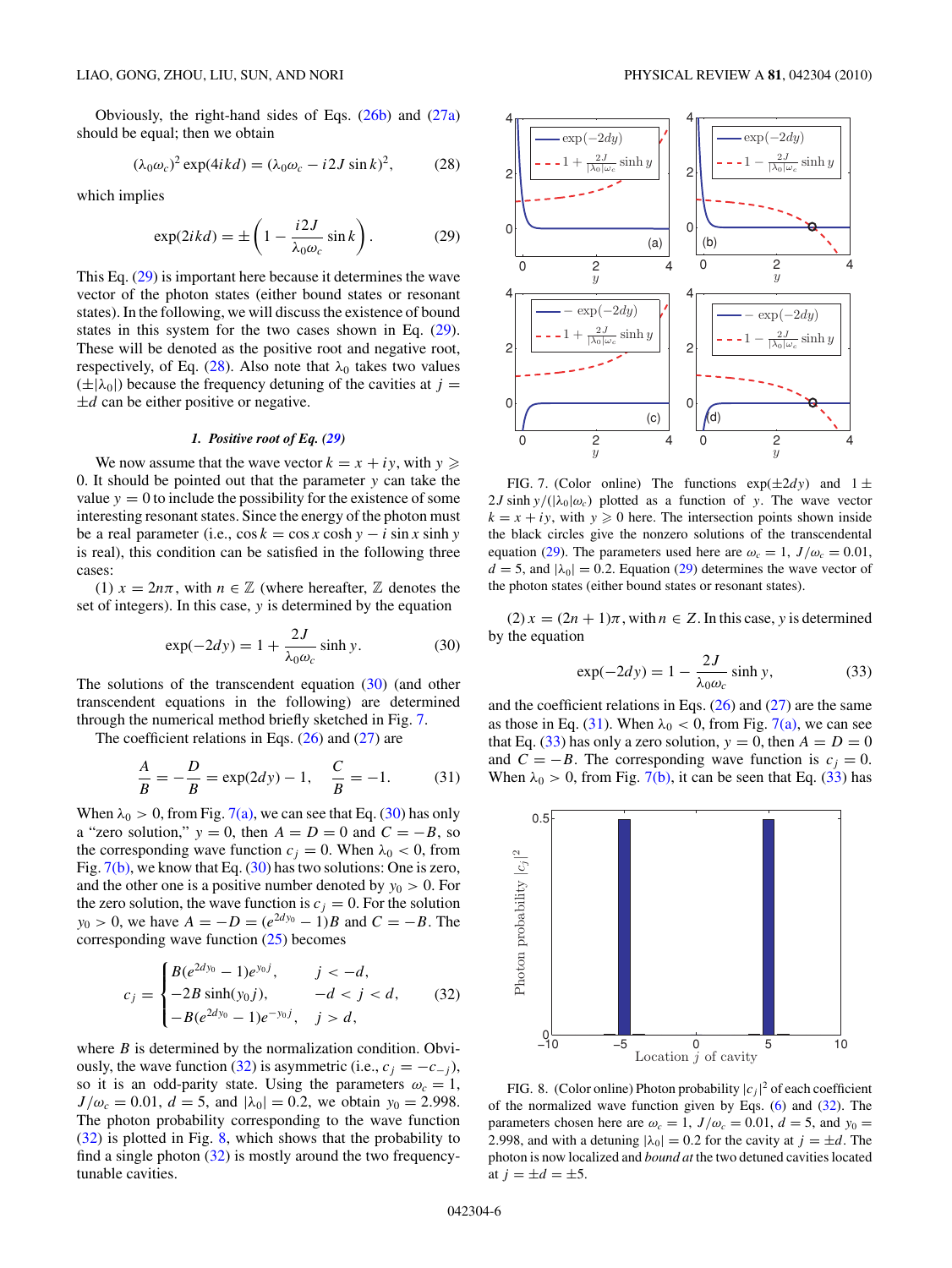<span id="page-6-0"></span>two solutions: One is zero, and the other is a positive number denoted by  $y_0 > 0$ . For the zero solution, the wave function is  $c_j = 0$ . For the solution  $y_0 > 0$ , then  $A = -D = (e^{2dy_0} - 1)B$ and  $C = -B$ . The corresponding wave function becomes

$$
c_j = \begin{cases} B(e^{2dy_0} - 1)e^{i(2n+1)\pi j}e^{y_0 j}, & j < -d, \\ -2Be^{i(2n+1)\pi j}\sinh(y_0 j), & -d < j < d, \\ -B(e^{2dy_0} - 1)e^{i(2n+1)\pi j}e^{-y_0 j}, & j > d. \end{cases}
$$
(34)

The wave function in Eq.  $(34)$  is asymmetric for *j*, so it is an odd-parity state. The square of the module of the wave function in Eq.  $(34)$  is the same as that of the wave function in Eq.  $(32)$ .

(3)  $y = 0$ . The motivation for studying the case  $y = 0$  is to investigate whether there exist some interesting resonant states. In this case,  $x$  is determined by the equations

$$
\cos(2dx) = 1,\tag{35a}
$$

$$
-\frac{2J}{\lambda_0 \omega_c} \sin x = 0.
$$
 (35b)

The solution of Eq. (35a) is  $x = m\pi/d$ , with  $m \in \mathbb{Z}$ . For Eq. (35b), the solutions are  $x = l\pi$ , with  $l \in \mathbb{Z}$ , for a general  $2J/(\lambda_0\omega_c)$ , or any *x* when  $\lambda_0\omega_c \gg 2J$ , i.e.,  $2J/(\lambda_0\omega_c) \approx 0$ . Connecting the solutions for the two Eqs.  $(35a)$  and  $(35b)$ , we obtain two solutions for the case of  $y = 0$ : (a)  $x = l\pi$ , then the coefficient relations in Eqs.  $(26)$  and  $(27)$  become

$$
\frac{A}{B} = \frac{D}{B} = 0, \quad \frac{C}{B} = -1,\tag{36}
$$

and therefore the wave function is  $c_i = 0$ ; (b) when  $\lambda_0 \omega \gg 2J$ , in this case, we choose  $x = m\pi/d$ , then the coefficient relations in Eqs.  $(26)$  and  $(27)$  are the same as those in Eq.  $(36)$ . The wave function becomes

$$
c_j = \begin{cases} 0, & j < -d, \\ 2i \sin\left(\frac{m\pi j}{d}\right), & -d < j < d, \\ 0, & j > d, \end{cases} \tag{37}
$$

Obviously, the resonant state  $(37)$  is an odd-parity state with parameter *j* . The square of the module of the wave function in Eq. (37) is plotted in Fig. 9(a). We find that, when  $\lambda_0 \omega_c \gg 2J$ (i.e., the frequencies of the −*d*th and *d*th cavities are very largely detuned from those of other cavities and the hopping coupling *J* between two nearest-neighbor cavities is weak), the photon with wave vector  $m\pi/d$  ( $m \in \mathbb{Z}$ ) can produce a *resonance* in the region between the two FTCs, once it is injected there. Therefore, this resonant photon state is confined between the two cavities located at  $j = \pm d$ , as shown in Fig. 9(a).

#### *2. Negative root of Eq. [\(29\)](#page-5-0)*

We now write the wave vector as  $k = x + iy$ , with  $y \ge 0$ . Since the energy of the photon must be real (i.e.,  $\cos k =$  $\cos x \cosh y - i \sin x \sinh y$  should be real), this condition can be satisfied in the following three cases:

(1)  $x = 2n\pi$ . In this case, *y* is determined by the equation

$$
-\exp(-2dy) = 1 + \frac{2J}{\lambda_0 \omega_c} \sinh y,\tag{38}
$$

and the coefficient relations in Eqs.  $(26)$  and  $(27)$ become

*A*

$$
\frac{A}{B} = \frac{D}{B} = e^{2dy} + 1, \quad \frac{C}{B} = 1.
$$
 (39)



FIG. 9. (Color online) Plots of the photon probability  $|c_j|^2$ , given in (a) Eq.  $(37)$  and (b) Eq.  $(45)$ , vs the location *j* of each cavity. Here the parameters are set as  $\omega_c = 1$ ,  $m = 2$ ,  $d = 5$ , and  $2J/(\lambda_0 \omega_c) \approx 0$ . Now the photon is *not bound at*  $j = \pm d$ , as in Fig. [8,](#page-5-0) but it is *confined in between*  $j = \pm d = \pm 5$ . This is because a single photon with wave vector (a)  $2\pi/5$  and (b)  $\pi/2$  is *in resonance* with the coupled-cavity array between the two detuned cavities located at  $j = \pm d = \pm 5$ . These are resonant states.

In this case, when  $\lambda_0 > 0$ , we know from Fig. [7\(c\)](#page-5-0) that Eq. (38) has no positive solution. When  $\lambda_0 < 0$ , from Fig. [7\(d\),](#page-5-0) we know that Eq. (38) has a positive solution  $y_1 > 0$ . Then  $A =$  $D = (e^{2dy_1} + 1)B$  and  $C = B$ . Therefore, the wave function becomes

$$
c_j = \begin{cases} B(e^{2dy_1} + 1)e^{y_1 j}, & j < -d, \\ 2B \cosh(y_1 j), & -d < j < d, \\ B(e^{2dy_1} + 1)e^{-y_1 j}, & j > d. \end{cases}
$$
 (40)

The wave function in Eq.  $(40)$  is an even-parity state. Using the parameters  $\omega_c = 1$ ,  $J/\omega_c = 0.01$ ,  $d = 5$ , and  $|\lambda_0| = 0.2$ , we obtain  $y_1 = 2.998$ . We found that the difference between *y*<sub>0</sub> and *y*<sub>1</sub> is very small, on the order of 10<sup>−12</sup>. Thus the photon probability  $|c_j|^2$  here looks like the one in Fig. [8.](#page-5-0)

(2)  $x = (2n + 1)\pi$ . In this case, *y* is determined by the equation

$$
-\exp(-2dy) = 1 - \frac{2J}{\lambda_0 \omega_c} \sinh y,\tag{41}
$$

and the coefficient relations in Eqs.  $(26)$  and  $(27)$  are the same as those in Eq. (39). When  $\lambda_0 < 0$ , from Fig. [7\(c\),](#page-5-0) we can find that Eq. (41) has no positive solution. When  $\lambda_0$  > 0, from Fig. [7\(d\),](#page-5-0) we know that Eq. (41) has one positive solution *y*<sub>1</sub>. Then  $A = D = (e^{2dy_1} + 1)B$  and  $C = B$ . So the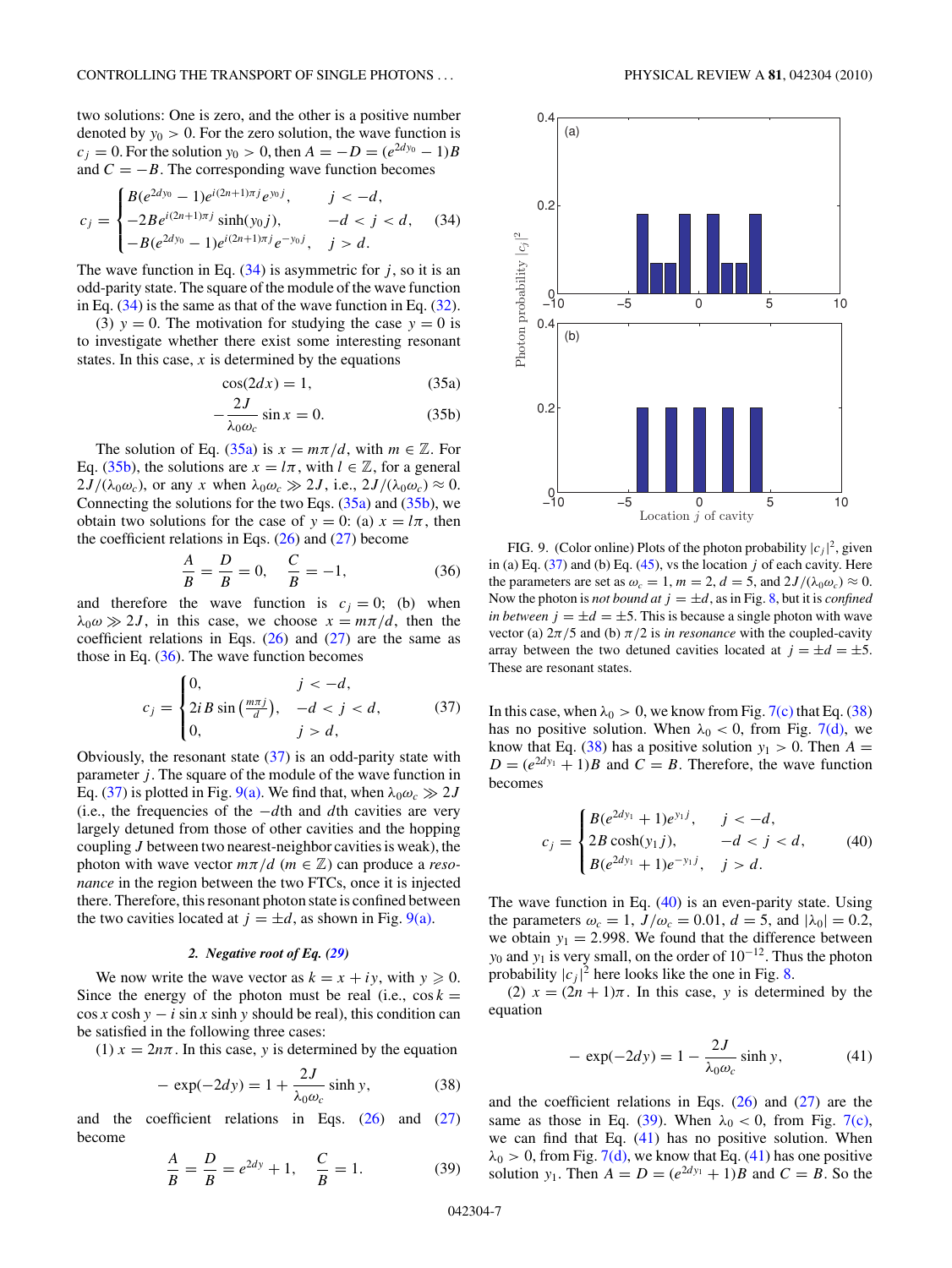<span id="page-7-0"></span>corresponding wave function now becomes

$$
c_j = \begin{cases} B(e^{2dy_1} + 1)e^{i(2n+1)\pi j}e^{y_1 j}, & j < -d, \\ 2Be^{i(2n+1)\pi j}\cosh(y_1 j), & -d < j < d, \\ B(e^{2dy_1} + 1)e^{i(2n+1)\pi j}e^{-y_1 j}, & j > d. \end{cases}
$$
 (42)

This wave function  $(42)$  is an even-parity state. The square of the module of the wave function in Eq.  $(42)$  is the same as that of the wave function in Eq. [\(40\)](#page-6-0).

(3)  $y = 0$ . In this case, *x* is determined by the equations

$$
\cos(2dx) = -1,\tag{43a}
$$

$$
\frac{2J}{\lambda_0 \omega_c} \sin x = 0. \tag{43b}
$$

The solutions of Eq. (43a) are  $x = (2m + 1)\pi/(2d)$ , and the solutions of Eq. (43b) are  $x = l\pi$  or any x when  $\lambda_0 \omega_c \gg 2J$ . Therefore, the solutions meeting the two equations (43a) and (43b) at the same time are  $x = (2m +$ 1) $\pi/(2d)$ , when  $\lambda_0 \omega_c \gg 2J$ . Then the coefficient relations in Eqs.  $(26)$  and  $(27)$  become

$$
\frac{A}{B} = \frac{D}{B} = 0, \quad \frac{C}{B} = 1.
$$
 (44)

Therefore, the wave function now becomes

$$
c_j = \begin{cases} 0, & j < -d, \\ 2B \cos\left(\frac{(2m+1)\pi j}{2d}\right), & -d < j < d, \\ 0, & j > d. \end{cases}
$$
 (45)

This resonant state  $(45)$  is an even-parity state. The square of the module of the wave function  $(45)$  is plotted in Fig. [9\(b\).](#page-6-0) This figure shows that a single photon with wave vectors  $(2m + 1)\pi/(2d)$  can be in resonance in the region between the two frequency-tunable cavities. For the two cases of resonant states given in Eqs.  $(37)$  and  $(45)$ , the center cavities between the two frequency-tunable cavities form a supercavity [\[27\]](#page-9-0). We note that our approach is also valid for the case  $\lambda_1 \neq \lambda_2$ .

# **IV. PHYSICAL REALIZATION OF FREQUENCY-TUNABLE SUPERCONDUCTING TRANSMISSION LINE RESONATORS**

In this section, we study several physical realizations of a frequency-tunable coupled-cavity array by using superconducting transmission line resonators. In recent years, there have been several theoretical proposals and experiments on how to realize a frequency-tunable transmission line resonator (e.g., Refs. [\[31–37\]](#page-9-0)).

Typically, there are two physical mechanisms to tune the resonant frequency of a superconducting transmission line resonator. One method is to change the boundary condition of the electromagnetic wave in a transmission line. By changing the boundary condition, the effective wavelengths (also effective frequencies) of the resonant modes are changed [\[31–33\]](#page-9-0).

Another method is to construct a transmission line resonator by using a series of magnetic-flux-biased SQUIDs. Since the effective inductor of a magnetic-flux-biased SQUID can be tuned by changing the biased magnetic flux  $[34-36]$ , the



FIG. 10. (Color online) Circuit model of a frequency-tunable transmission line resonator integrated with a SQUID [\[31\]](#page-9-0).

inductance per unit length of the SQUID array is controllable. Therefore, the resonant frequencies of the modes in the SQUID array can be tuned by controlling the biased magnetic flux threading through the SQUIDs.

In the following, we present a brief review of these two methods already used to obtain frequency-tunable transmission line resonators. The original derivations of the two methods have been given in Refs. [\[31,35\]](#page-9-0), but for the sake of completeness of this paper, here we briefly review the main aspects of these.

# **A. Tuning the frequency of a superconducting transmission line resonator: changing the boundary condition**

We briefly summarize the mechanism for frequency tunability of a superconducting transmission line resonator by controlling its boundary condition [\[31\]](#page-9-0). The lumped element circuit of a superconducting transmission line resonator with a symmetric SQUID, which is equivalent to a chain of identical *LC* circuits, is shown in Fig. 10. Here,  $\phi_i$  is the phase variable of the *j* th node; *C* and *L* are, respectively, the capacitance and inductance of each *LC* circuit;  $\phi_{s1}$  and  $\phi_{s2}$  are the phase variables across the left and right Josephson junctions in the SQUID, respectively; and  $C_s$  is the capacitance of one junction in the SQUID. The SQUID is equivalent to a junction with an effective Josephson energy  $E_J(f) = 2E_J \cos(f/2)$ . Here  $E_J$  is the Josephson energy of one junction,  $f =$  $2\pi \Phi_x / \Phi_0$ , where  $\Phi_x$  is the flux through the loop of the SQUID and  $\Phi_0$  is the magnetic flux quanta.  $\phi_s = (\phi_{s1} + \phi_{s2})/2$  is the net phase across the SQUID. Note that here the self-inductance of the superconducting loop is neglected. When  $\phi_s \ll 1$ , and the charging energy and Josephson energy satisfy the condition  $E_J(f) \gg C_s[\Phi_0/(2\pi)]^2$ , then the SQUID can be approximated as a harmonic oscillator [\[31\]](#page-9-0). For the phase variable of the transmission line resonator, the wave equation reads [\[31\]](#page-9-0)

$$
\ddot{\phi}(x,t) - v^2 \phi''(x,t) = 0,\t(46)
$$

where  $v = 1/\sqrt{C_0 L_0}$ . Here  $C_0$  and  $L_0$  are, respectively, the capacitance and inductance per unit length of the transmission line resonator; and  $\phi''$  refers to the second-order spatial derivative. Note that here we have used the continuous variable *x* instead of the discrete variable *j* .

In terms of the relation between the electric current and the phase  $I(x, t) = -\Phi_0 \phi'(x, t)/(2\pi L_0)$ , the boundary condition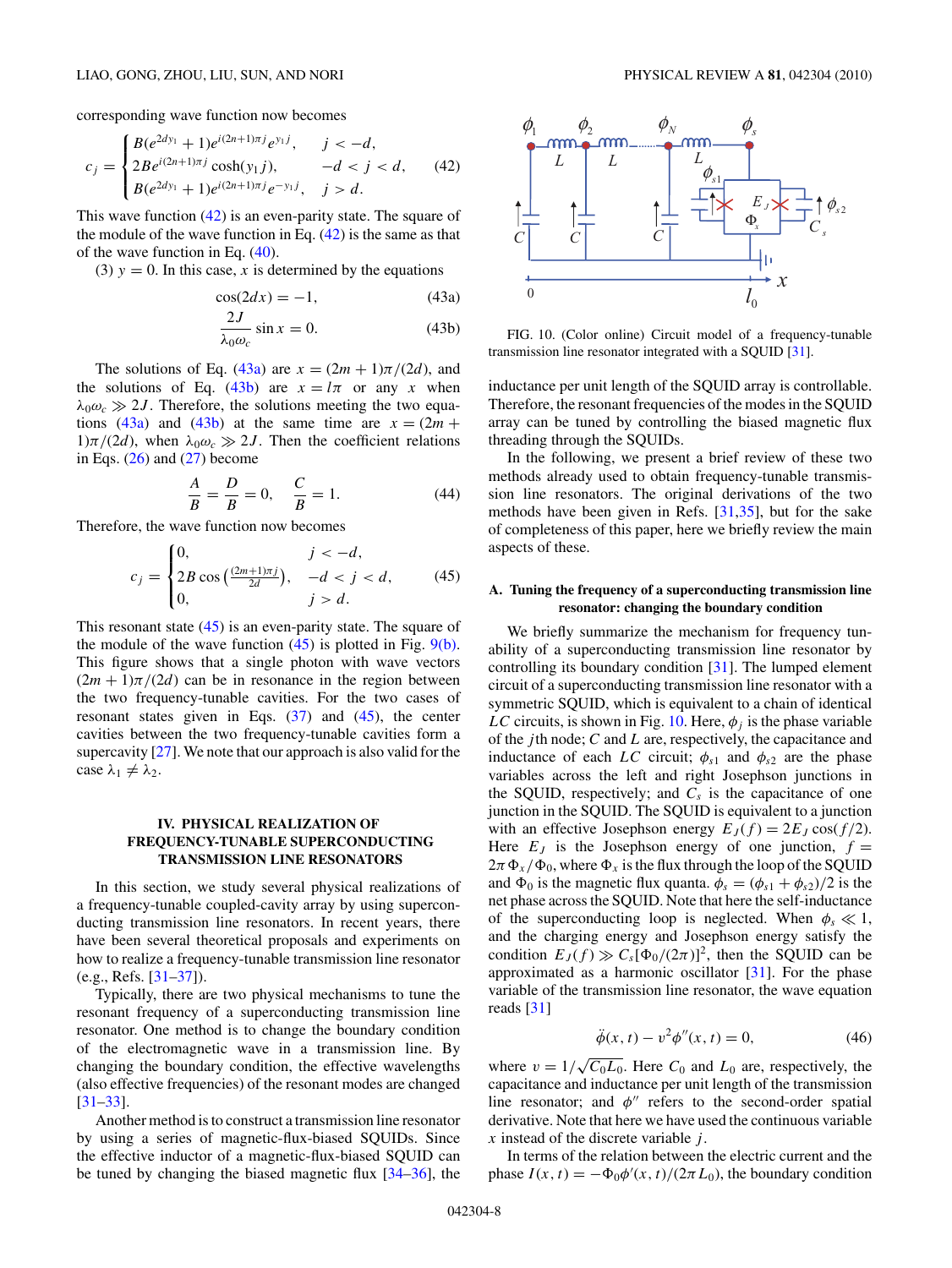<span id="page-8-0"></span>for this system is [\[31\]](#page-9-0)

$$
I(0, t) = 0, \quad \phi(l_0, t) = \phi_s(t), \tag{47}
$$

where  $l_0$  is the length of the transmission line resonator. The wave equation  $(46)$  with the boundary condition  $(47)$  can be solved by assuming the solution  $\phi(x, t) = [A_1 \cos(kvt) +$  $A_2 \sin(kvt) \cos(kx)$ . The Euler-Lagrange equation for the phase variable  $\phi_s$  leads to the following dispersion equation [\[31\]](#page-9-0):

$$
kl_0 \tan(kl_0) = \left(\frac{2\pi}{\Phi_0}\right)^2 E_J(f) L_{\text{cav}} - \frac{2C_s}{C_{\text{cav}}} k^2 l_0^2,\tag{48}
$$

where  $L_{\text{cav}} = L_0 l_0$  and  $C_{\text{cav}} = C_0 l_0$ . The wave vectors *k* of the resonant modes in the transmission line resonator are the solutions of the dispersion equation (48). Since the effective Josephson energy  $E_J(f)$  of the SQUID is tunable through the bias magnetic flux  $\Phi_x$ , the wave vectors *k* can be tuned continuously by controlling  $\Phi_x$ . This approach [\[31\]](#page-9-0) to tune cavities could be used to tune the frequency of either one cavity or two cavities in our proposal.

### **B. Tuning the frequency of a superconducting transmission line resonator: changing the effective inductance of a SQUID**

Following Ref.  $[35]$ , in Fig.  $11(a)$  we show a device where the center of the resonator is composed of a series array of SQUIDs. A symmetric SQUID [in Fig. 11(b)] is equivalent to an effective tunable inductance [shown in Fig.  $11(c)$ ]. From Kirchhoff's current law and the Josephson current-phase relation [\[35\]](#page-9-0), then

$$
I = I_c \sin \phi_1 + I_c \sin \phi_2, \tag{49}
$$

where  $I_c$  is the critical current of a single Josephson junction, and  $\phi_i$  ( $j = 1, 2$ ) are the phases across the two Josephson junctions. Introducing new phase variables  $\phi$  =  $(\phi_1 + \phi_2)/2$  and  $\phi_1 - \phi_2 = \phi_x$ , then  $I = I_c(\phi_x) \sin \phi$ , where  $I_c(\phi_x) = 2I_c \cos(\phi_x/2)$ . The phase can be expressed as  $\phi =$  $arcsin[I/I_c(\phi_x)]$ . An effective inductance  $L_{\text{eff}}$  can be defined [\[35\]](#page-9-0) by the phase  $\phi$  and current *I*,

$$
L_{\text{eff}} = \frac{\Phi_0 \phi}{2\pi I},\tag{50}
$$



FIG. 11. (Color online) (a) Circuit model of a series array of SQUIDs. (b) Circuit model of a SQUID, which is equivalent to an effective tunable inductor in (c).

which can be expressed as [\[35\]](#page-9-0)

$$
L_{\text{eff}}(I, \phi_x) = \frac{\Phi_0}{2\pi I} \arcsin\left(\frac{I}{I_c(\phi_x)}\right). \tag{51}
$$

Obviously, the effective inductance of the symmetric SQUID can be controlled through two externally controllable parameters: the biasing current *I* and the external biasing flux  $\Phi_x = \Phi_0 \phi_x / (2\pi)$ . Thus the resonant frequency of the modes in a SQUID array becomes tunable because the inductance per unit length of the center conductor of the transmission line resonator is controllable. This approach [\[35\]](#page-9-0) could also be used to tune the frequency of either one cavity or two cavities in our proposed system. This would allow the exploration of the effect predicted here.

### **C. Experimental implementation of our proposal**

Let us now provide some remarks on the experimental implementation of our proposal. In our model, the key elements are the frequency-tunable cavities, which have recently been realized experimentally. For example, in Ref. [\[32\]](#page-9-0), the resonant frequency  $\omega_c$  of a transmission line resonator was tuned from  $2\pi \times 4$  GHz to  $2\pi \times 4.8$  GHz (i.e.,  $0 \le |\lambda \omega_c| \le 2\pi \times$ 800 MHz). If we choose  $\omega_c \approx 2\pi \times 4$  GHz, then  $0 \le \lambda \le 0.2$ ; if we choose  $\omega_c \approx 2\pi \times 4.8$  GHz, then  $-0.2 \le \lambda \le 0$ ; and similarly for  $\lambda_0$ . In principle, the hopping coupling *J* between two nearest-neighbor transmission line resonators can be tuned [\[16\]](#page-9-0). In recent experiments (e.g., in Ref. [\[41\]](#page-9-0)), the magnitude of the hopping interaction is  $J \approx 2\pi \times 44 \text{ MHz} \approx 0.01 \omega_c$ . This hopping coupling *J* can be increased by using larger capacitors to connect two transmission line resonators. Therefore, this study seems to be within the reach of current (or near-future) experiments.

Compared to the method using a two-level atom as a controller, in Refs. [\[14,27\]](#page-9-0), the present proposal avoids photon dissipation due to the spontaneous emission of the atom.

It should be pointed out that we have neglected the change of the hopping coupling *J* between the frequencytunable cavity and its nearest-neighbor cavities when the frequency of the FTC is tuned. In practice, this dependence exists.

#### **V. SUMMARY**

In conclusion, we have studied controllable single-photon transport and single-photon states in a one-dimensional coupled-cavity array with one or two frequency-tunable cavities. We found that, by adjusting the frequency of the frequency-tunable cavities, the coherent transport of a single photon in the CCA can be realized. We have also shown that there exist bound states in the CCA.

For a CCA with *one* FTC, when the frequency of the FTC is larger than those of other cavities, there exists a *bound* state above the energy band of the CCA. When the frequency of the FTC is smaller than those of other cavities, there exists a bound state below the energy band. In these two cases, the bound states have even parity. Once the frequency of the FTC is given, the CCA has only one bound state. This result is different from that of a CCA coupled with a two-level atom [\[14,27\]](#page-9-0), in which there exists two bound states at the